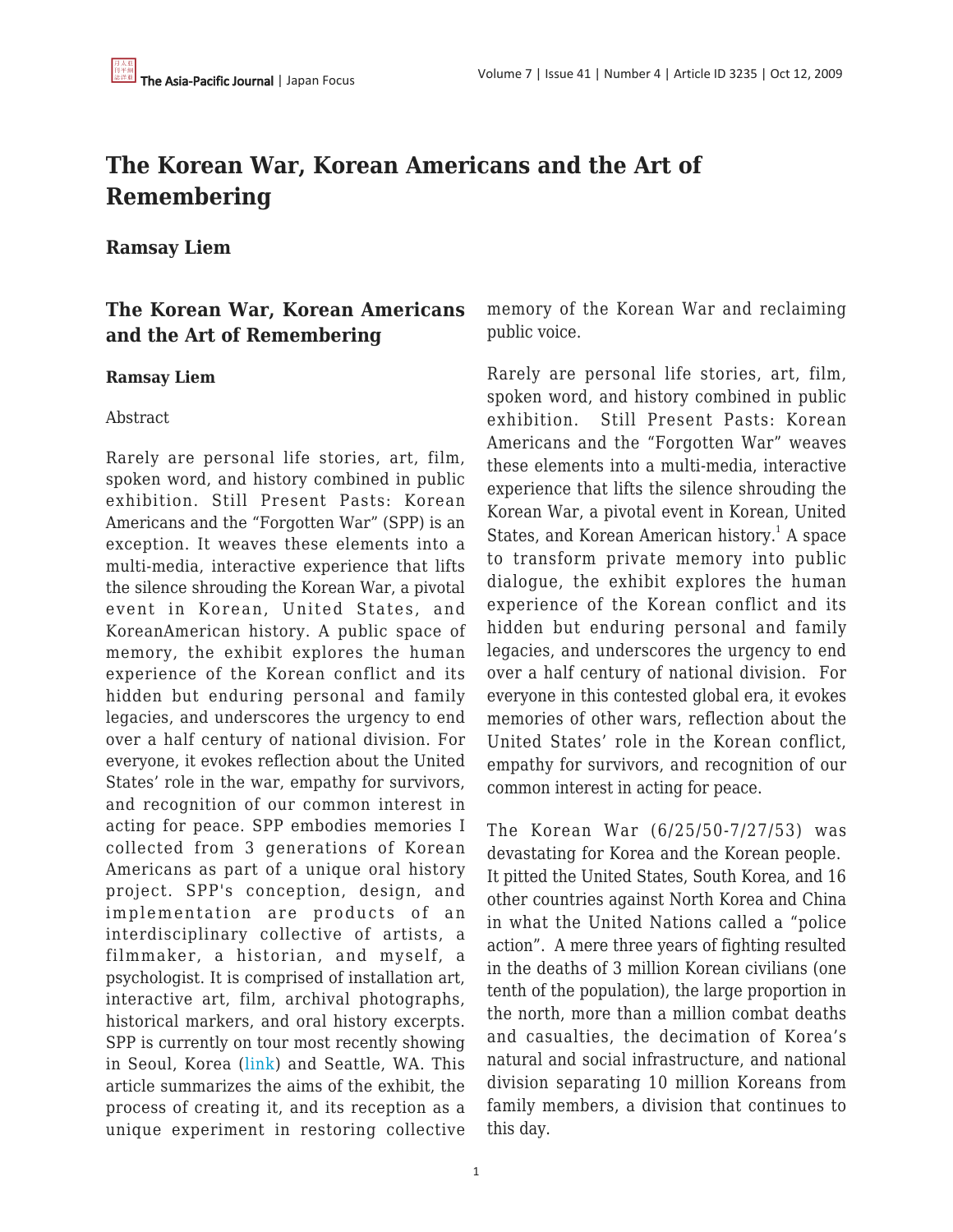



**Koreans Fleeing Pyongyang braving the icy waters of the Taedong River. Photographed: December 10, 1950. Bettmann Collection/CORBIS.**



#### **Refugees climbing on trains. Photographed: December 25, 1950, Hulton-Deutsch Collection/CORBIS**

At the conclusion of the fighting, Korea lay in ruins. But the war never ended. It was stalemated in what was supposed to be a temporary armistice agreement. No peace treaty has ever been signed nor has normalization of relations been achieved between the principle antagonists, the Republic of Korea (South Korea) and the United States on one side, and the Democratic People's Republic of Korea (North Korea) on the other. The prospects of renewed conflict weigh heavily on Koreans throughout the world.

In spite of the magnitude of losses engendered by this war and the pivotal role it played in shaping U.S. domestic and foreign policy during the ensuing Cold War, most Americans barely recall the Korean "police action." Ironically, it is at best remembered as the "Forgotten War."<sup>2</sup> But for Korean American survivors and their children, the Korean War remains a source of shared, if not publicly expressed, pain and division. To speak openly about this past is to violate a pervasive popular culture that renders this war "forgotten", to risk provoking Cold War divisions that linger within Korean American communities, and to expose children and grandchildren to deep personal conflicts that survivors, themselves, may not have reconciled. Hence, the silence surrounding the war is multi-determined. Especially relevant for the Korean American community is the observation of Lisa Lowe who writes that enfranchisement in the U.S. for Asian immigrants requires "forgetting the history of war in Asia and adopting the national historical narrative that disavows the American imperial project…through the denial of history."<sup>3</sup> For Korean Americans Lowe's comment means acquiescing to the popular remembrance of the Korean War as the "Forgotten War."

But silence can also be disaffirming and immobilizing. It robs survivors of the opportunity to heal past wounds, denies younger generations of knowledge of their family roots, hinders community reconciliation, and undermines Korean American efforts to call for an end to the stalemated conflict on the Korean peninsula and between the United States and North Korea. These ubiquitous effects of "forgotten" historical trauma have been documented extensively by scholars and activists concerned about other momentous events including the Holocaust and the World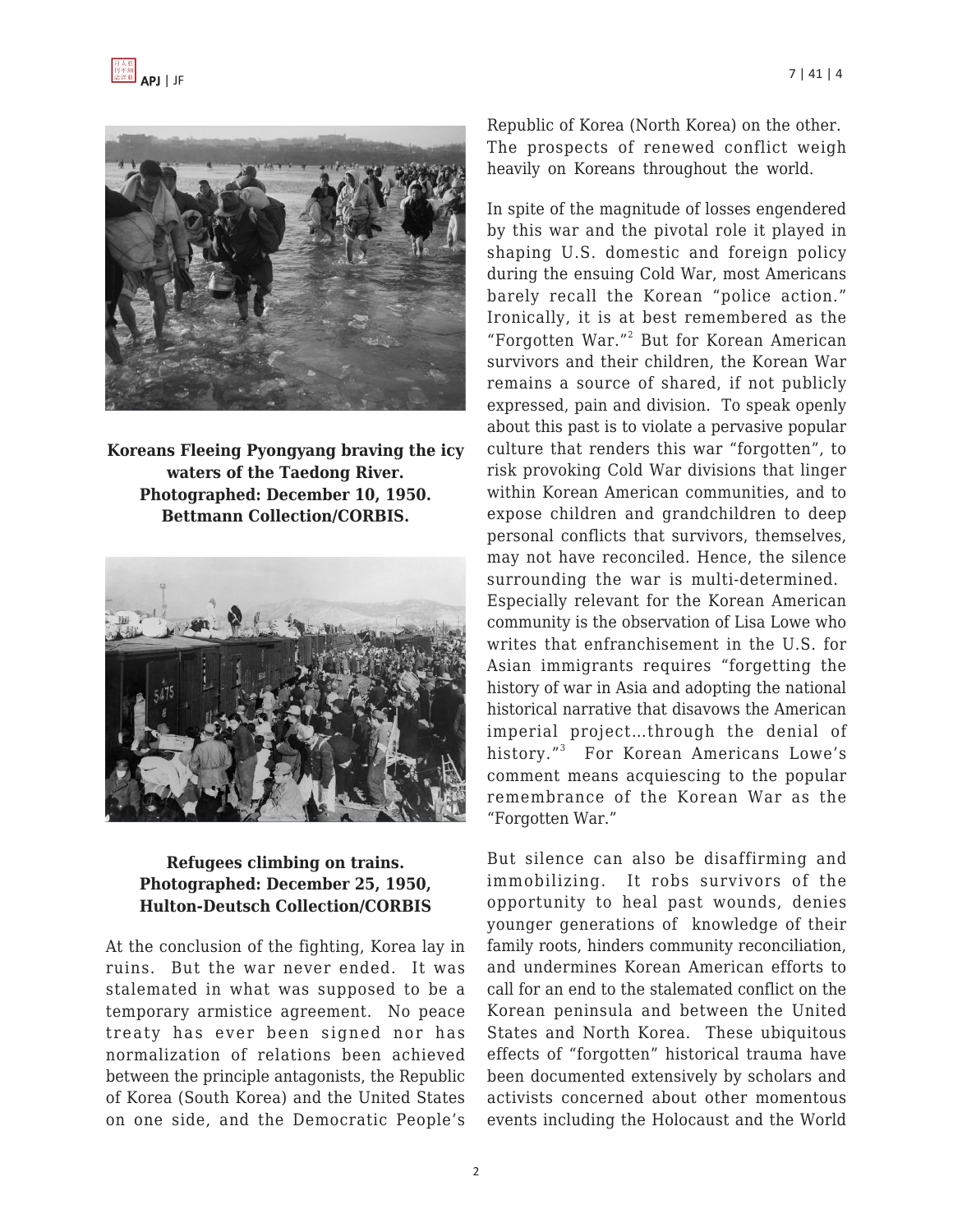War II internment of Japanese Americans.<sup>4</sup> Silence about traumatic pasts is also, paradoxically, a medium through which historical trauma is passed from survivors to their children and grandchildren. It constitutes one of the main themes foregrounded in Still Present Pasts. 5

The creators of Still Present Pasts shared the belief that a public space of memory and dialogue about the Korean War could challenge these multiple layers of silencing as a means to promote healing, reconciliation, and advocacy for peace. Other work ranging from testimonial art to commemorative museums to memory projects designed specifically for healing and reconciliation served as our precedents. $^6$  We were also urged by many oral history participants, previously unable to convey their experiences to their own children, to share their stories with the younger generation. The exhibit was one means to honour this request.

Still Present Pasts embodies life stories from the Korean American Memories of the Korean War Oral History Project directed by the author.<sup>7</sup> Motivated in part by the personal quest of several younger Korean Americans to acquire a deeper understanding of their family's experiences during the Korean War, the project currently has three-dozen oral histories from three generations of Korean Americans living in the Greater Boston and San Francisco Bay areas. These narratives are among the first public remembrances by Korean Americans of the devastation of this horrific civil and international conflict. They also reveal multiple legacies of the war that influence individual, family, and community life, to this day. These oral histories provide a counterpoint to the invisibility of the Korean War in public consciousness and the U.S. historical record.

The exhibit is the result of two years of collaboration among a group of visual artists, a documentary filmmaker, a historian, and the

author.<sup>8</sup> Early in our work we made a critical decision to work collectively to conceptualize, design, and implement the exhibit recognizing that our varied professional backgrounds, styles of work, languages of communication – textual, visual, spatial - and perspectives on the Korean War posed difficult challenges to this approach. Yet, precisely because of these differences, it was essential for us to find a common path. We were also aware that our working collectively to design Still Present Pasts violated a deeply held assumption that the arts are intrinsically modes of individual expression.

Each of us first read and listened to the oral history transcripts and audiotapes. We then participated in six months of intense discussions of the oral history material, how particular entries resonated with our own life experiences, and how best to render the richness of what we were learning and experiencing. We ultimately chose the idea of a multi-voiced conversation as the central motif for the exhibit, a dialogue among memories of war survivors mediated by their resonances for us and framed by the historical landscape of the Korean War. The vehicles for conveying this dialogue are print and audio-recorded oral history excerpts, installation and interactive art, spoken word, documentary film, archival photographs, and historical text.

#### **A Brief Synopsis**

The narrative framework for Still Present Pasts draws visitors into silenced memories of the fighting and its immediate aftermath, legacies of the war harbored by Korean Americans, and prospects and hopes for reconciliation. The entire exhibit can be viewed on-line at www.stillpresentpasts.org.

As visitors enter the exhibit, they hear the voice of war survivor Suntae Chun: "… When the war broke out, I was member of my school's swimming team…we just enjoyed swimming around that lake until dark…then about 10:00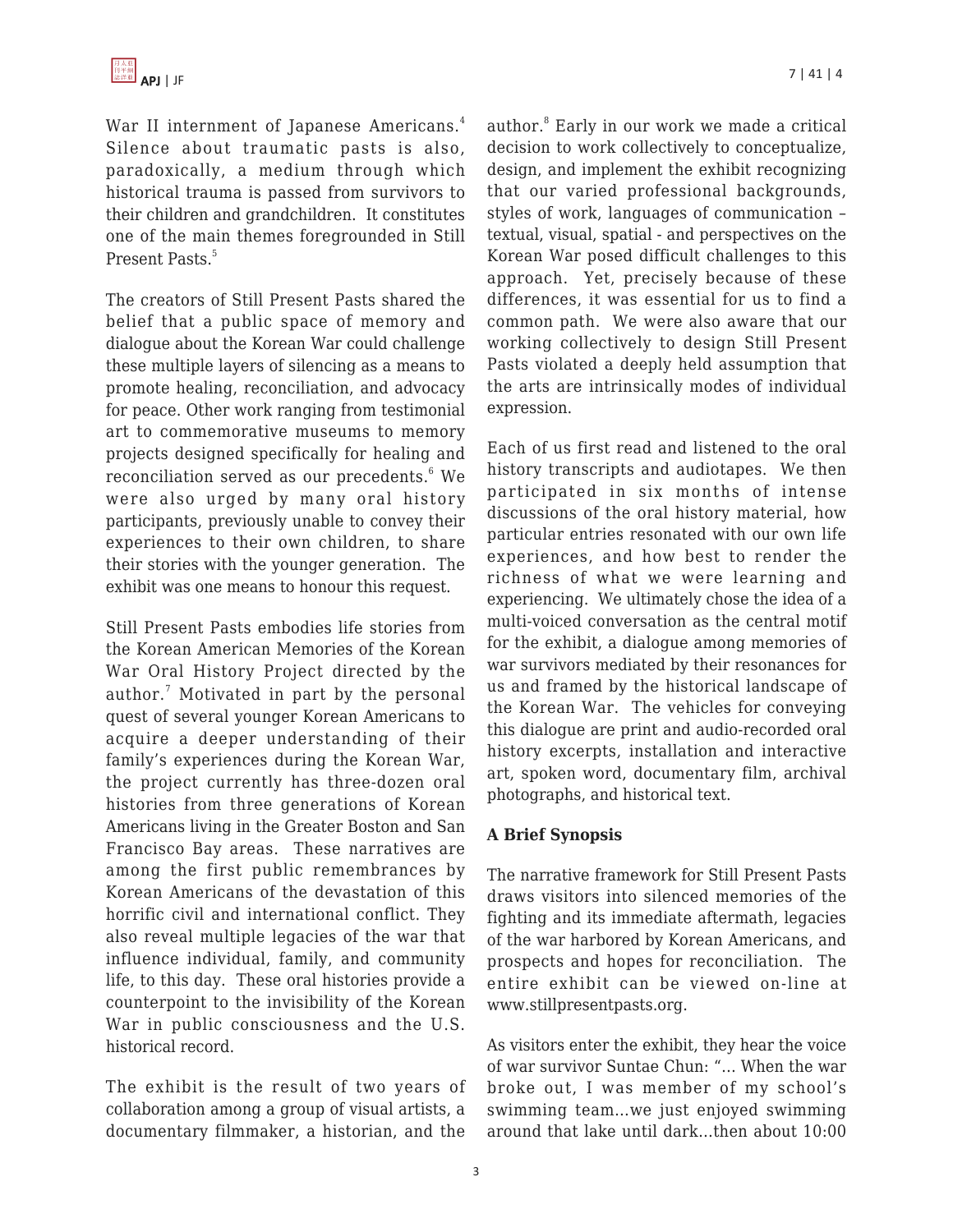

in the morning, a bullet dropped into the lake…" In the midst of the war's chaos, evacuations, and bombings, millions of family members were separated from one another. In desperation, people wrote frantic messages wherever they could - on fences, sides of trains, houses - seeking lost relatives. Here, the foreboding in Mr. Chun's recollection leads to a contrasting site that features words from a second generation interviewee, projected through two layers of sheer cloth onto an opaque third: "…my life seemed a lot like lots of other kids around me. But there always seemed to be this tension and anxiety, which was sort of blowing through my family like an unhappy wind. And there were silences…"



**Silences. J-Young Yoo, cloth, projection, 124" x 108" x 36" 2004. The projected excerpt in this piece is by Orson Moon.**

Entering the exhibit at this installation, visitors are introduced to the problem of silence surrounding the Korean War and invited to break it by serving as witness to the memories embodied in subsequent exhibit works.

Visitors then encounter multi-media and interactive works of art interwoven with personal stories, photographs, and historical text. One of the pieces is a multi-media work (by Ji-Young Yoo), a projection of digitized archival footage of American soldiers and civilians onto a screen of 100 shallow relief faces.



**Ji-Young Yoo, video, video projector, clay, 82" x 62", 2005.**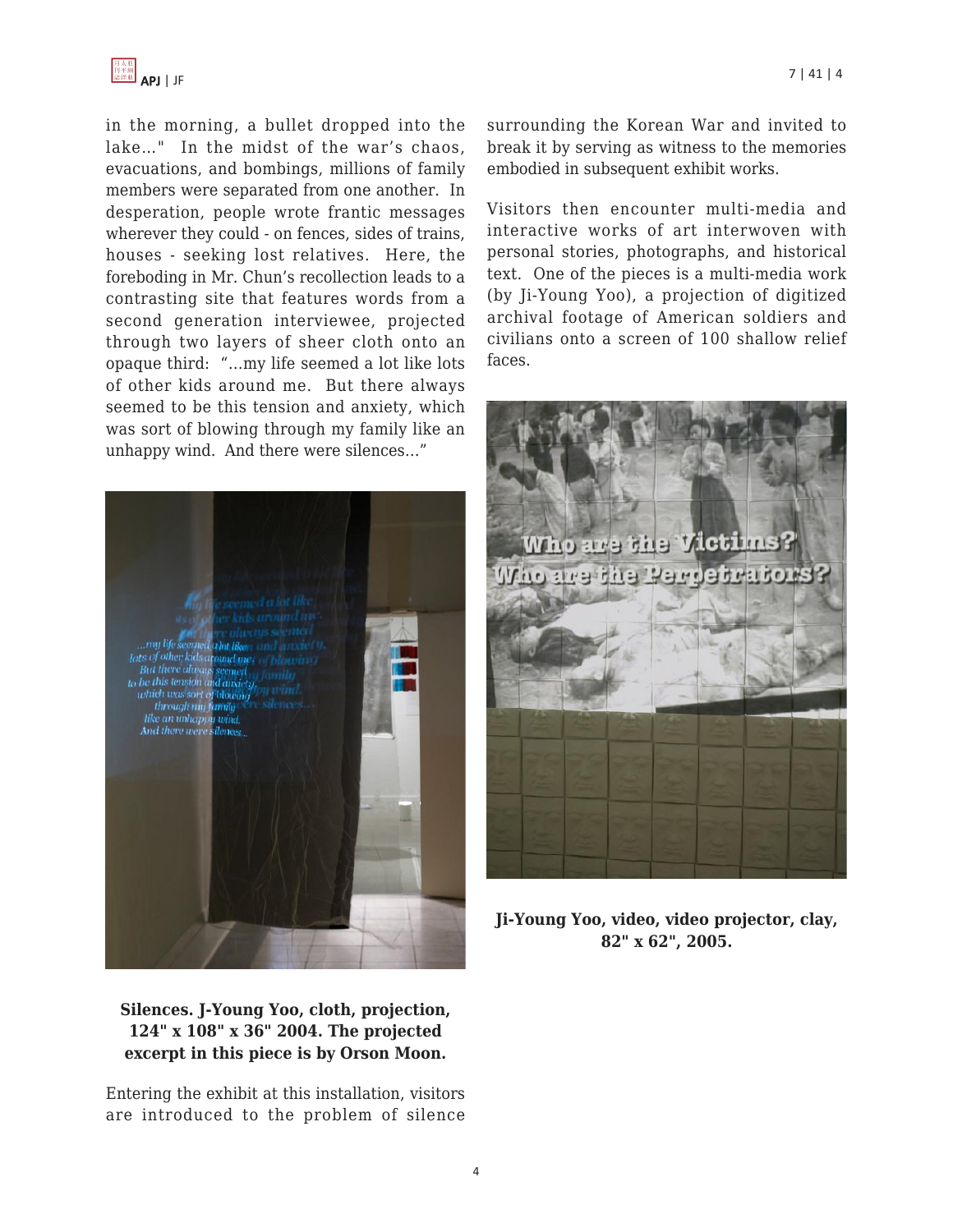



#### **Close-up of shallow relief face.**

This piece speaks of the victimization not only of Korean civilians, but also Korean, Chinese, United States, and United Nations soldiers, many of whom were young recruits with little knowledge of Korea or their purpose in being sent to fight in the Korean War theatre. Audiences also watch "Practical Hints about Your Foreign Child" (by Deann Borshay Liem), a short documentary questioning the use of American consumer goods, chocolate and chewing gum, to salve the trauma of orphaned children, the first of the tens of thousands of Korean adoptees whose dispersal to the west began during the Korean War.



#### **Practical Hints about Your Foreign Child. Deann Borshay Liem, video 51" x 39", 2005.**

"Girl with a Tank" (by Injoo Whang) reflects paradoxes of war found in memories of women survivors, unexpected opportunities for growth and adventure created by the breakdown of patriarchal social relations as part of the ruins of war.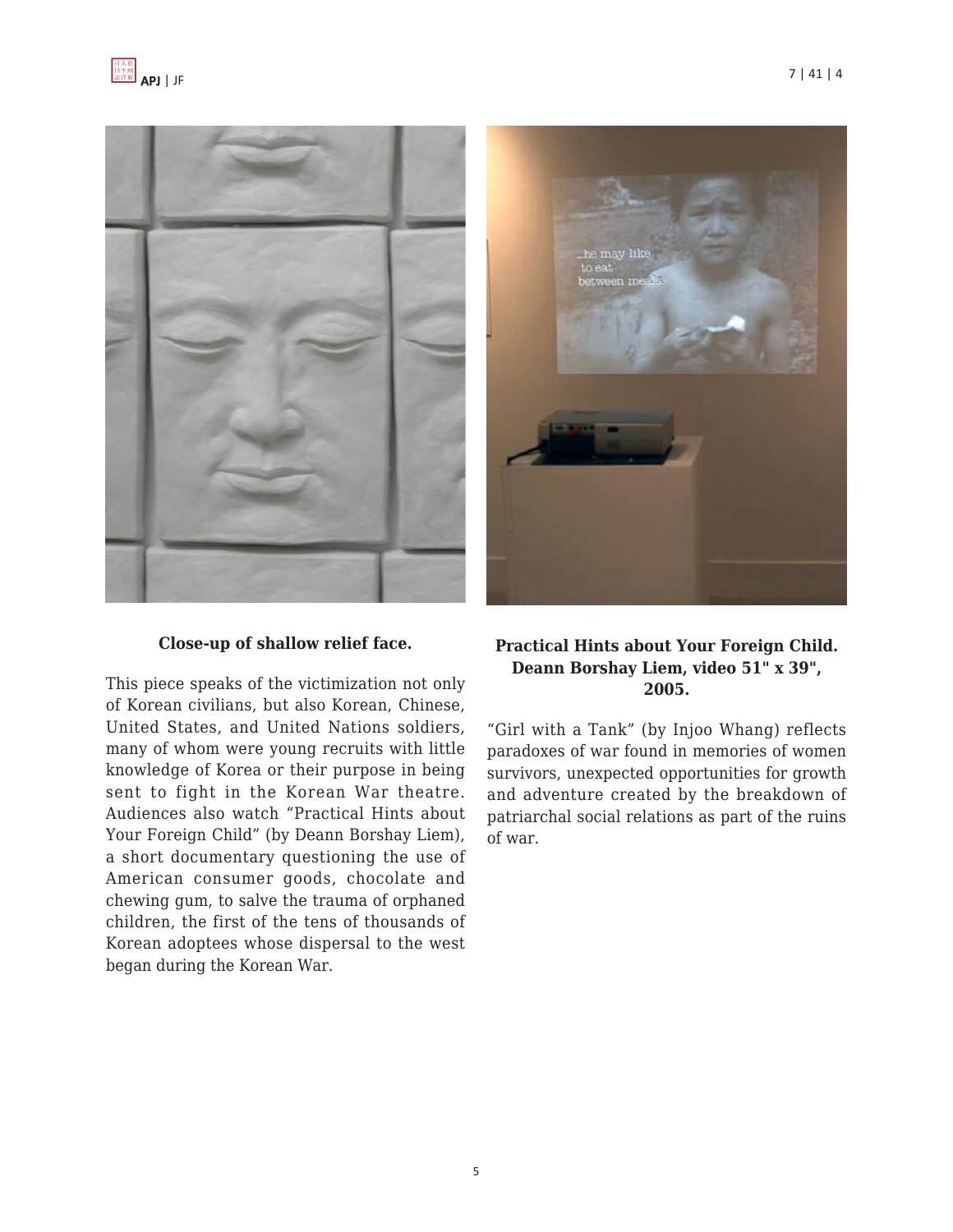



#### **Girl with a Tank. Injoo Whang, cloth, thread, Sumi ink, ink, 90" x 27," 2005.**

This work was created by painting an iconic image on cloth of a girl standing in front of a large U.S. tank, dismembering it, and then reconstituting the fragments into a stunning tapestry portending new possibilities that can be born, even during wartime. Accompanying this piece are several oral history excerpts that convey the paradox of war. For example, "During the war the traditional family structure broke down and people like my mother had more freedom…she went all over the place. She followed her older brother around, older boys, and learned to swim."

An installation in the medium of a puzzle (by Yul-san Liem) examines the quest, often of younger people, to fill in gaps in family history tied to the war years.



# **Our Puzzle. Yul-san Liem and exhibit participants, wood, watercolor, cloth, ink 84" x 108", 2004.**

A portrait of an extended family intermingled with the excerpt, "…when I first heard these stories a lot of things fell into place, and it felt as if a weight had been lifted from me" centers on a giant puzzle that visitors are invited to assemble – to fill in the holes. Additional blank pieces are provided on which viewers can place their own comments, memories, or images and add them to an ever-expanding mosaic of recovered memory.<sup>9</sup>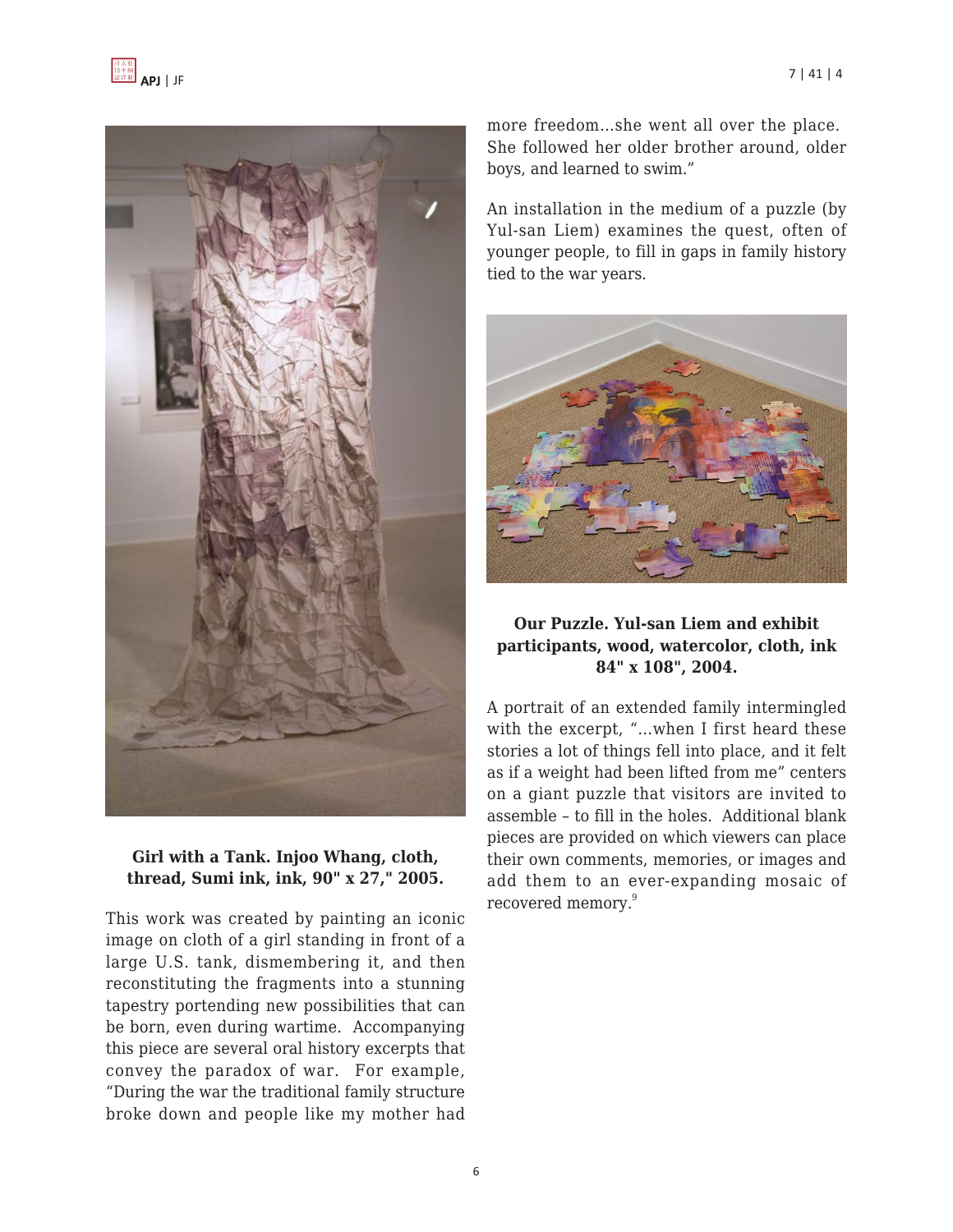

# **Contributed puzzle pieces.**

This interactive installation is one means to begin constructing a collective memory of the Korean War.

Hunger and starvation dominate survivors' memories of the war. For artist Ji-Young Yoo, one particular recollection of peoples' desperation was especially poignant - the common practice of refugees lining up at the end of the day to purchase a bucket of garbage from GI mess halls. Her piece entitled "Boodaechigae" is comprised of a large mural depicting the image of starving children burned with a hot iron in 100 pieces of rice paper.



# **Boodaechigae. Ji-Young Yoo, video, Korean rice paper, Korean table, C-ration cans, video monitor 82" x 99" 2005.**

In front of the picture is a large GI ration can placed on top of a traditional Korean table and containing a small monitor with a video clip of the artist making a contemporary Korean stew, boodaechigae. (boodaechigae translated literally as "battalion stew.") Boodaechigae is a very popular dish in Korean and Korean American restaurants today and is a hodge podge of spam, hot dog bits, and various vegetables. Most younger Korean Americans have no idea that this dish is a legacy of the Korean War when starving refugees survived with the "hodge podge" of GI garbage. Exhibit visitors also hear the voices of oral history participants talking about eating that garbage. One man says, "That's good food, very tasty! But you know, that situation is very sad."

The journey through memory and legacy leads to the "Bridge of Return" (by Yul-san Liem).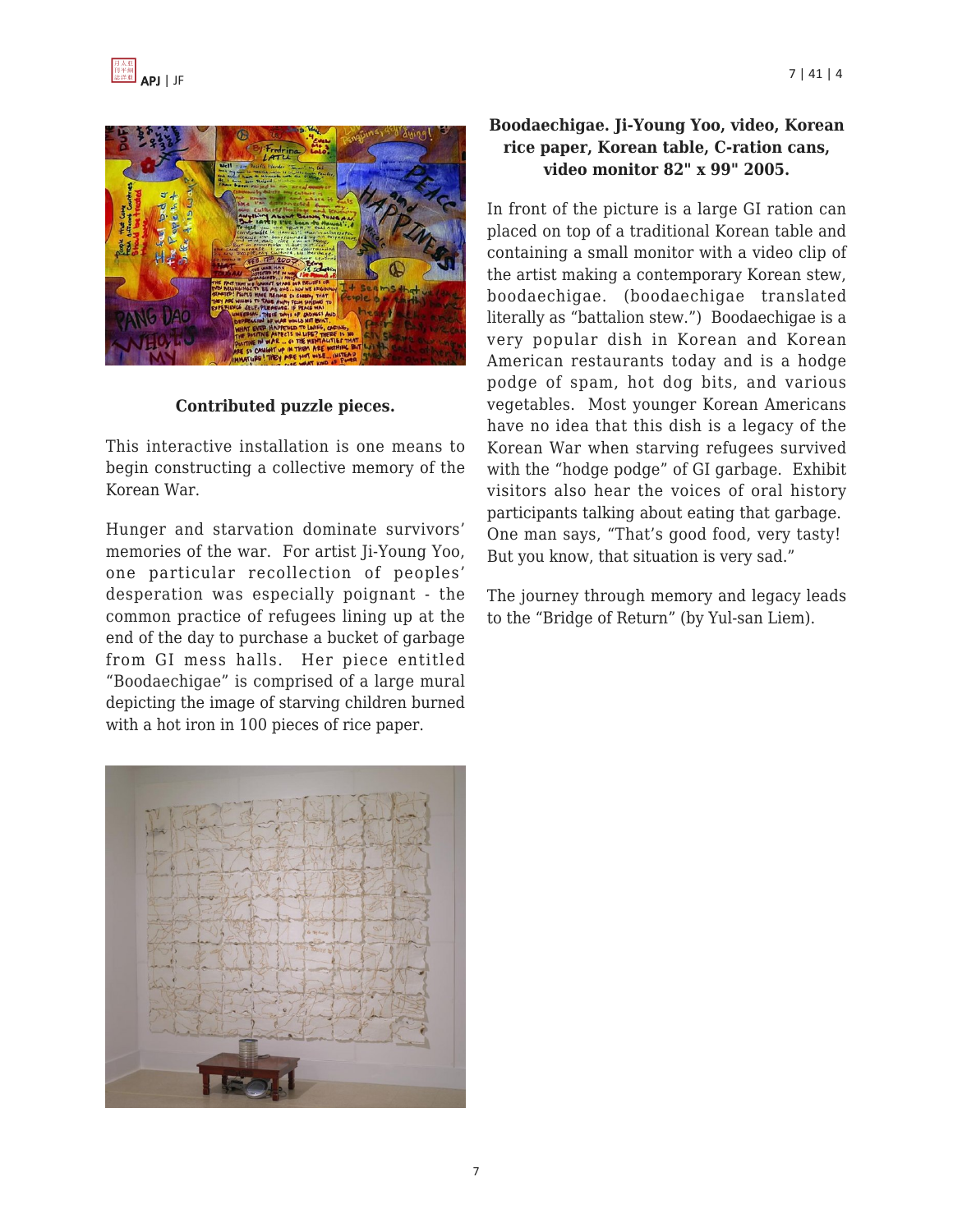



**Bridge of Return. Yul-san Liem and exhibit participants. Co-design and construction: Evan Crane and Dick Galyon. Wood, cloth, stone, ink, 159" x 52" x 74", 2005.**

The name references a real bridge, the Bridge of No Return (italics added) that repatriating POWs from the north and south crossed at the end of the war never to be able to return because the division of the Korean peninsula became permanent. Liem's ten-foot long bridge unites contemporary visual themes with symbolism from traditional Korean shamanism in an experiential, participatory installation. Audiences simultaneously travel over the bridge and between the white cloth of the Shaman's pathway that intersects the human and spirit worlds. Those who cross the bridge are invited to leave messages of personal, community, or national wounds and divisions beneath it.



**Exhibit visitor writes a message.**

In doing so, they symbolically cross the DMZ (the site of Korea's national division) and overcome pain from their own and others' histories, imagining national and personal reconciliation with their bodies.<sup>10</sup>

Throughout the exhibit the voices of war survivors and their families emerge to speak back to the artists and audiences in the form of audio and video recording and enlarged written text. Historical placards marking time according to the pre-war and war years, the armistice signing, and the post war years in turn anchor these elements.

Still Present Pasts also includes the performance art piece, "6.25; history beneath the skin" (by Hyun Lee, Grace M. Cho and Hosu Kim and staged by Carolina McNeely). In a striking collage of personal testimony, audio recording, body movement, and slide and video projection, each woman breaks the silence surrounding her own Korean War legacy and offers insights into the on-going impact of this tragedy.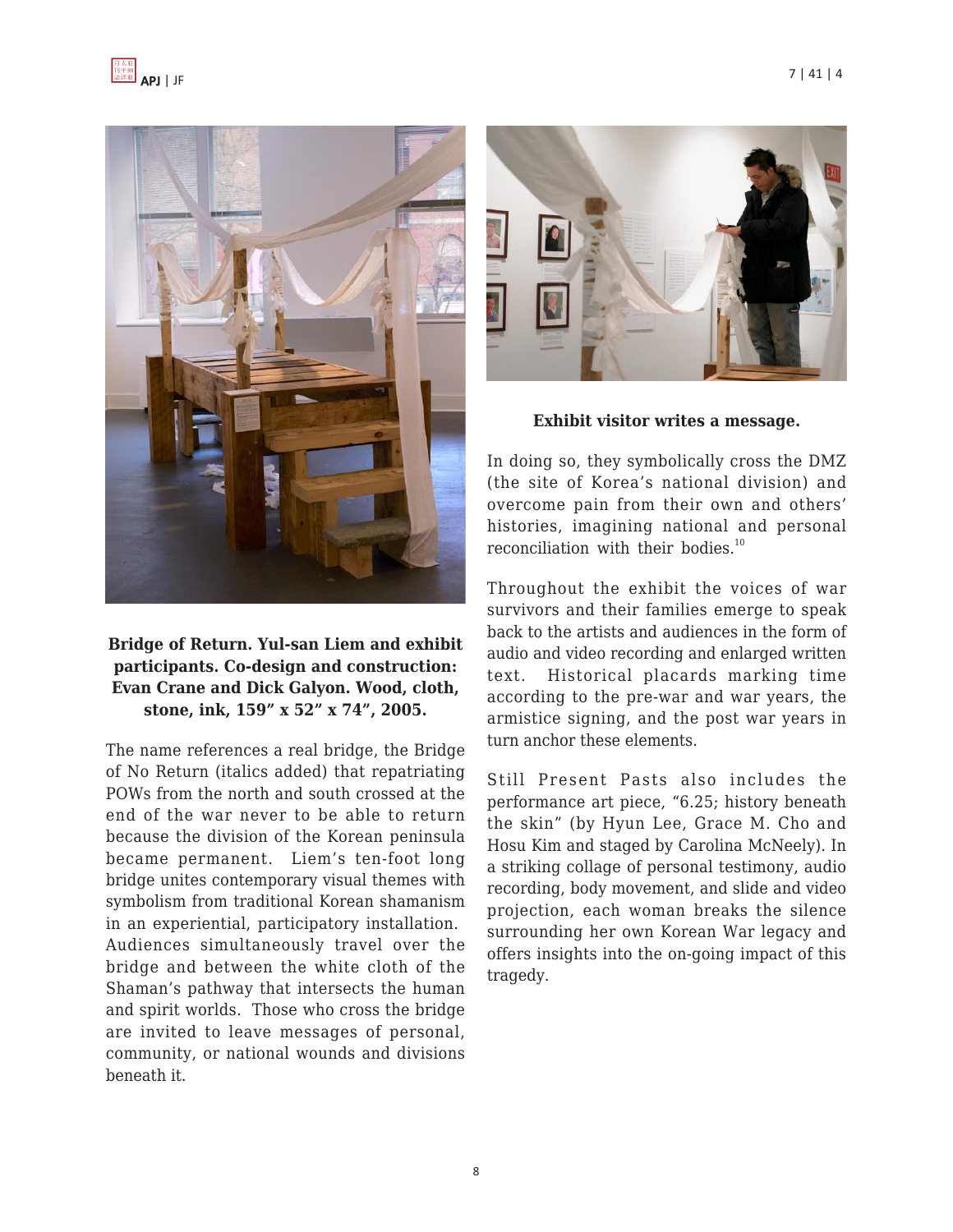



# **6.25; History Beneath the Skin. A performance art piece by Grace M. Cho, Hosu Kim, and Hyun Lee. Stage Director: Carolina McNeely.**

The stories of the three performers are woven together by a thread of oral history voices that speak of bombings, deaths, evacuations, struggle, survival and eventual immigration to the U.S. Performed live, a video recording of "6.25" is also installed in the exhibit with other pieces embodying the myriad of legacies that connect contemporary life to a past of war.



**Wellesley Gallery.tif Jewett Art Center, Wellesley College.**

**Response to Still Present Pasts: Korean Americans and the "Forgotten War"**

On national tour since its opening in  $2005<sup>11</sup>$ Still Present Pasts has attracted unexpectedly large and welcoming audiences overcoming our initial uncertainty about how Korean Americans would receive this invitation to revisit a suppressed past. Visitors have come alone, in groups, and as families, many on more than one occasion. Judging from their spontaneous comments and written messages, the art and oral history voices resonate deeply with many. Some visitors also express ambivalence toward the exhibit moving toward and away from it, literally circling it, before finally entering. Nonetheless, the resonance people experience with the memories embodied in the art is often powerful. A young person said, "It causes me to see my family in a different light…I wonder how painful it was for my (deceased) grandma … I wish I had asked before it was too late." Another visitor commented, " I wish I were in Boston so that I could revisit the galleries and just inhabit that space for a long, long time." A person not of Korean descent said, "This was my generation's war. I'm embarrassed to say I had almost forgotten it. I learned so much." She like many others from diverse communities had little difficulty identifying with the exhibit themes and voices – the difficulty speaking about traumatic histories, the tragedy of divided families and communities, the longing for healing and reconciliation. Many from immigrant communities saw the past and ongoing conflicts in their homelands mirrored in the memories of Korean Americans.

Thus far, the clearest indication that Still Present Pasts facilitates dialogue within families is the positive response of audiences to special programs that often accompany the exhibit, for example "Intergenerational Dialogue about the Korean War". Organized as a panel discussion followed by breakout groups, this program has attracted broad interest and fostered indirect, if not always direct, conversations among family members about the war. Judging by the remarks of attendees, it is often easier to ask someone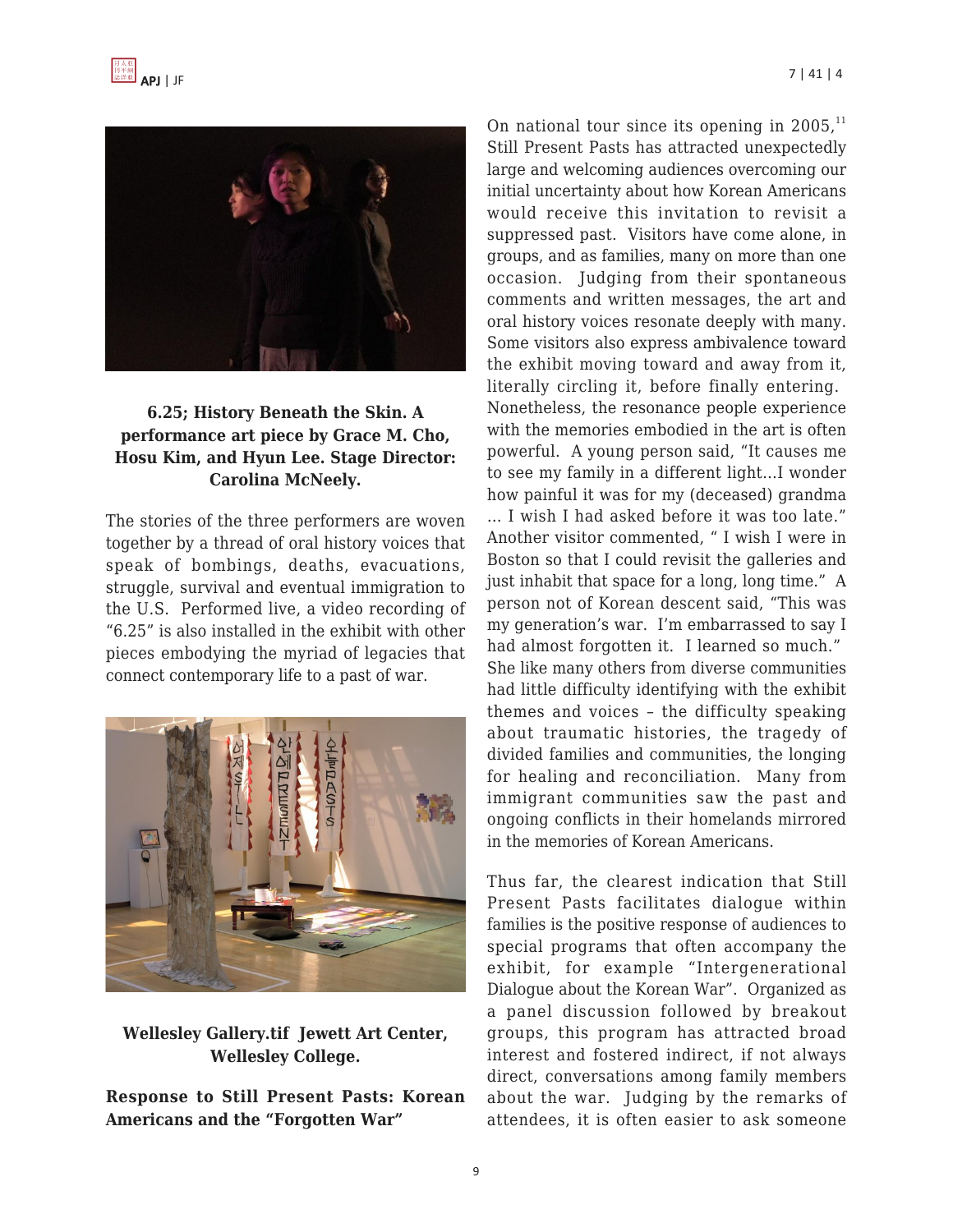else's parent or grandparent about their experiences of the war than one's own, or for elders to disclose memories to a group of young people and, thereby, indirectly to one's own children or grandchildren. As first attempts to break families' silences, these gatherings have been well attended and deeply engaged.

The broad Korean American ethnic media coverage of the exhibit is an indication that Still Present Pasts has also begun to penetrate community silences about the Korean War. Generally cautious in their approach to sensitive topics like the war, all of the major print, radio, and television media in the San Francisco Bay Area, for example, reported on the exhibit when it showed in Oakland. Ranging from neutral, descriptive pieces to strong endorsements urging community attendance, this response to Still Present Pasts represents the first time the full spectrum of the Korean American media has broached the topic of the Korean War. By itself this lifting of community self-censorship does not resolve Cold War divisions that remain in the community, but it marks a significant step toward ending the taboo surrounding talk about the war to which many Korean Americans have been subjected.

Following the opening of Still Present Pasts in Cambridge, Massachusetts, one oral history participant whose war experiences are included in the exhibit, Min Yong Lee, made this comment: "Now I feel really good. Now I can say I am from a separated family. Now I am free, now I have an identity." Like many others, Mr. Lee had lived in the shadow of Cold War ideological suspicions for over a half century having come from a family where some relatives "went to the communist north" during the war. To survive in the south and the United States, he hid his past, even from his own daughters, suppressing his personal history and identity. Seeing his story as part of the collective history of Korean war survivors and experiencing the positive reception of the exhibit by the community, he began to reclaim his voice and family history.

Others have expressed similar sentiments, although in some cases with the caveat that they wished the exhibit were a permanent collection. One man explained this reaction by saying, "Inside here, we are safe. When we leave, we still have to watch behind us." His comment suggests that memory and voice are liberated within this artful space of remembering but that silence still remains serviceable on the outside. His response reflects both the efficacy and the limitations of Still Present Pasts in the current period.<sup>12</sup>

# **The Art of Remembering**

The ability of Still Present Pasts to vividly bring to life long suppressed memories of war and to convey their moral urgency in the present is the result of a unique dialogue fostered between oral history interviewees and our artists. The art works embody oral history memories as they resonated with each artist's life history and aesthetic, resulting in pieces that are truly co-productions. Furthermore, each piece conveys cognitive and sensory aspects of memory mirroring a natural process of remembering that draws upon semantic, visual, emotional, and auditory traces. $^{13}$  The exhibit thus speaks to visitors on many levels including the rational and the emotional immersing them in recollections of a wartime past and its active legacies in the present.

At the same time, the exhibit works are not didactic. Rather than insist on a particular reading of war memories they evoke personal recollections and experiences that each observer brings to his or her viewing. For Korean Americans these are often their own unspoken memories of the Korean War while for visitors who are not Korean, remembrances of other catastrophic events become infused with personal meaning. In all cases Still Present Pasts serves as a catalyst for recalling experiences, often traumatic, that fall outside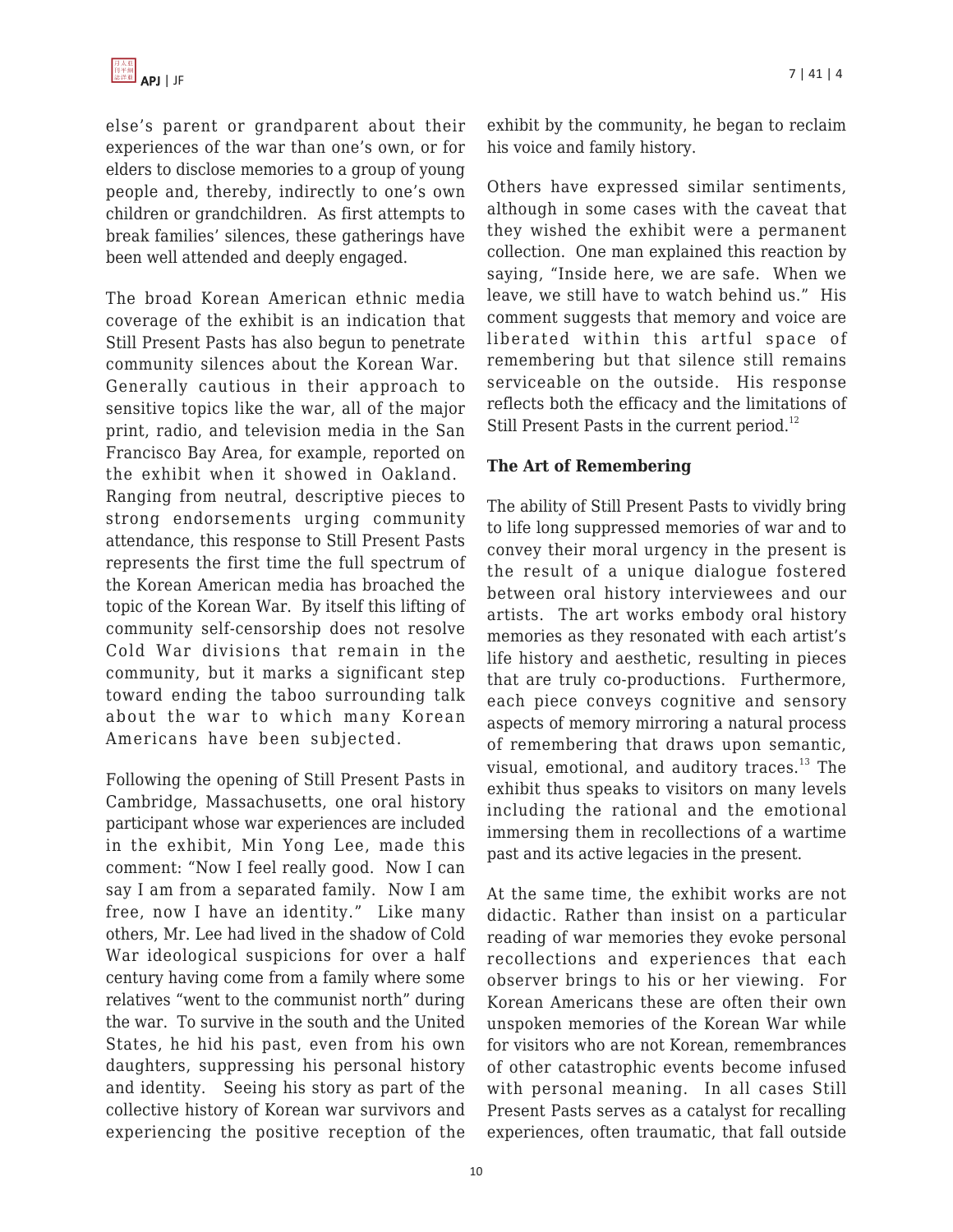the realm of everyday conscious reflection and talk. In this respect the exhibit works bear a resemblance to testimonial art, which "is disruptive and demanding…In its moments of testimony, art invites us to trip against elements that had seemed to lie beyond recollection, outside familiar patterns or designs of remembrance, generating a motion between prevailing narratives and their oversights. $14$ <sup>14</sup> In their conception they also reflect "a kind of cultural work about …trauma and loss that speaks to and gives a visual language for the experiences of those who are unable to 'move on,' to reconcile or forget the past, and to those that remember and live with the effects of violence…"<sup>15</sup>

Still Present Pasts is also more than an artful chronicling of a troubled past intended to evoke empathy and recognition in it audiences. As discussed by one of our performance artists, Grace Cho, "by bringing traces of the past to bear on the present, 'breaking silence' then is not a final resolution of guilt, but an implication of the audience in a greater entanglement with trauma. This intimacy between artists and audience members diffuses the pain carried by war survivors at the same time that it heightens a shared sense of responsibility for the injury. It is as if we are releasing ghosts not for the purpose of laying them to rest, but to renew their agency and enchant the world with spirits."<sup>16</sup> Because the Korean War is both technically and legally unended – it was stalemated in a now 55-year-long armistice agreement – the trauma of the war is not over; it remains a remnant of the past that is literally 'still present.' As many have said, war on the peninsula and with the United States could reignite at any time and almost did in 1994 when U.S. – North Korea nuclear disarmament negotiations reached a contentious impasse. $17$ Failure to conclude the war with a peace treaty also serves as a major impediment to resolving the current U.S.-D.P.R.K. conflict over North Korea's nuclear program. Mired in years of mutual hostility, the unended Korean War has brought us once again to the brink of catastrophe. Thus, Still Present Pasts aims not only to uncover a forgotten past through the artful embodiment of oral history voices, but to evoke the "shared sense of responsibility" that Cho references to end the last vestige of the Cold War.

#### **Breaking Silences**

More than anything else, Still Present Pasts is about claiming voice, breaking six decades of silence about how ordinary people experienced the Korean War in Korea and the United States. The people whose oral histories inspired our exhibit challenged the culture of silence in the U.S. that shrouds the Korean War, risked becoming targets of political and ideological conflict in their own communities, and were willing to relive personal traumas and expose them to other family members as well as strangers. $^{18}$  For many of these people the interview was the first time they spoke openly about their war pasts and the ghosts that continue to haunt them. By permitting us to include some of their memories in a dialogue with the exhibit artists, they stepped further into the public arena. They also joined others whose public testimony has been a force for resisting and redressing social and political injustices, for example, Holocaust survivors, Japanese American internees, Argentinean mothers of the disappeared, victims of Cambodia's Killing Fields, and the thousands of human rights survivors worldwide who have testified before national and international truth and reconciliation commissions. Without their contributions, Still Present Pasts could not have begun a process of lifting the silence about a tragic, unresolved chapter in American history that continues to reverberate in the present.

This article is a revised version of ["War and the](http://www.socialsciences-journal.com) [Art of Remembering: Korean Americans and](http://www.socialsciences-journal.com) [the Forgotten War,"](http://www.socialsciences-journal.com) The International Journal of Interdisciplinary Social Sciences Vol 3 2008.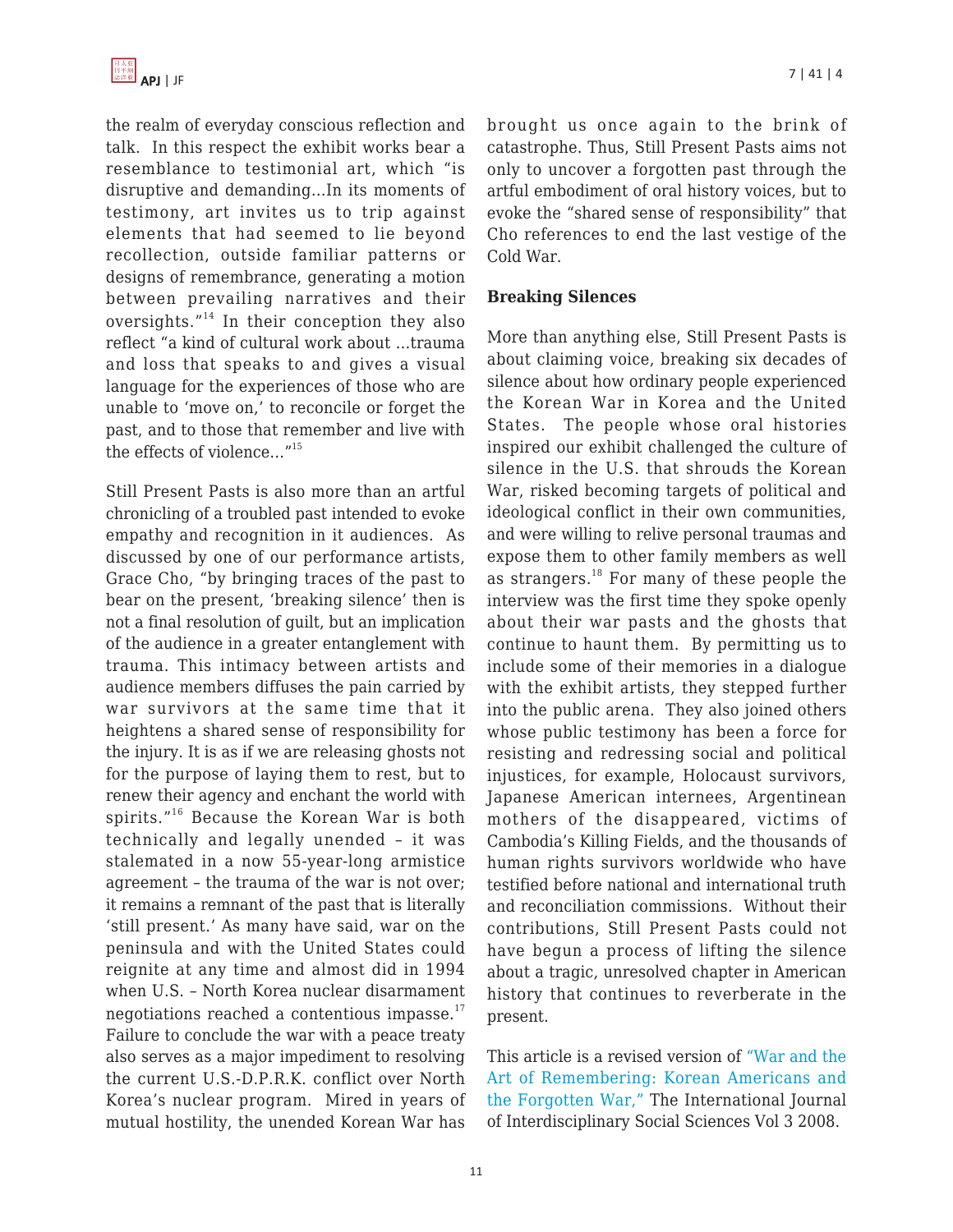For the entire Still Present Pasts exhibit online, see [this link.](http://www.stillpresentpasts.org)

Ramsay Liem is a professor of psychology at Boston College and co-coordinator of the Asian American Studies concentration. His interests include the intergenerational transmission of sociohistorical trauma, human rights and mental health, and Asian American Studies. He also has longstanding interests in post war U.S./Korean relations. He is the project director for Still Present Pasts: Korean Americans and the "Forgotten War." With Deann Borshay Liem, he is producing a documentary film, "Memory of Forgotten War" featuring Korean War survivors. (A sample reel can be viewed [here\)](http://www.stillpresentpasts.org/film) He is the author of "Silencing historical trauma: The politics and psychology of memory and voice," Peace and Conflict: Journal of Peace Psychology, 13(2), 153-174, 2007.

Recommended citation: Ramsay Liem, "The Korean War, Korean Americans and the Art of Remembering," The Asia-Pacific Journal, Vol. 41-4-09, October 12, 2009.

#### **Notes**

1. Belying the hotly contested nature of this conflict, the "Korean War" is variously referred to by some in the United States as the U.S.- Korean War, by the United Nations as the Korea "Police Action," by the Republic of Korea (South Korea) as the "6.25" war, by the Democratic People's Republic of Korea (North Korea) as the "Fatherland Liberation War," and by the People's Republic of China as the "War to Resist American and Aid North Korea." The term "Korean War" is used throughout this article.

2. See C. Blair, The Forgotten War: America in Korea, 1950-1953. New York: Times Books, 1987; S. Levine, Some Reflections on the Korean War. In P. West & J. Suh (Eds.), Remembering the Forgotten War: The Korean War through Literature and Art (pp. 3-11). Armonk, NY: M. E. Sharpe, 2001.

3. L. Lowe, Immigrant Acts. Durham, NC: Duke

University Press, 1996, p. 27. Similarly, with reference to World War II, T. Fujitani, G. White, & L. Yoneyama coin the term "perilous memories" as recollections of marginalized survivors that "could subvert dominant historical readings (i.e. master narratives)…of the major warring powers." These memories must be suppressed or silenced to preserve official accounts of the past. Perilous Memories: The Asia-Pacific War(s). Durham, NC: Duke University Press, pp. 2-3. See also D. Nagata, Legacy of Injustice. New York: Plenum Press, 1993 for the effects of silenced trauma on the attitudes and willingness to speak out against racial injustice of the children of Japanese American WWII internees. In the late 1970s these internees began to testify to their incarcerations and precipitated a broad redress and reparations movement culminating in the Japanese Redress Act (HR 442) in 1988. Referencing Asian Americans more generally. 4. See Y. Danieli (Ed.) International Handbook of the Multigenerational Legacies of Trauma. New York: Plenum Press, 1998 for an excellent collection of writings about the implications of silence for the children of trauma survivors. 5. For a lengthier discussion of multiple factors colluding to silence talk about the Korean War, see R. Liem, Silencing Historical Trauma: The Politics and Psychology of Memory and Voice, Peace and Conflict: Journal of Peace Psychology, 13(2), 2007, 153-174. 6. For further discussion of art as testimony, see K. MacLear, Beclouded Visions: Hiroshima-Nagasaki and the Art of Witness. Albany, NY: State University of New York Press, 1999. The Healing Through Remembering Project designed to foster reconciliation between conflicted parties in Northern Ireland shares many of the objectives and elements with the Still Present Past exhibit. See [R. McClelland,](http://www.healingthroughremembering.org/d_pubs/publications.asp) The Report of the Healing through

Remembering Project, June 2002. 7. For more discussion of the Korean War oral history project, see R. Liem History, Trauma

and Identity: The Legacy of the Korean War for Korean Americans, Amerasia Journal, 29,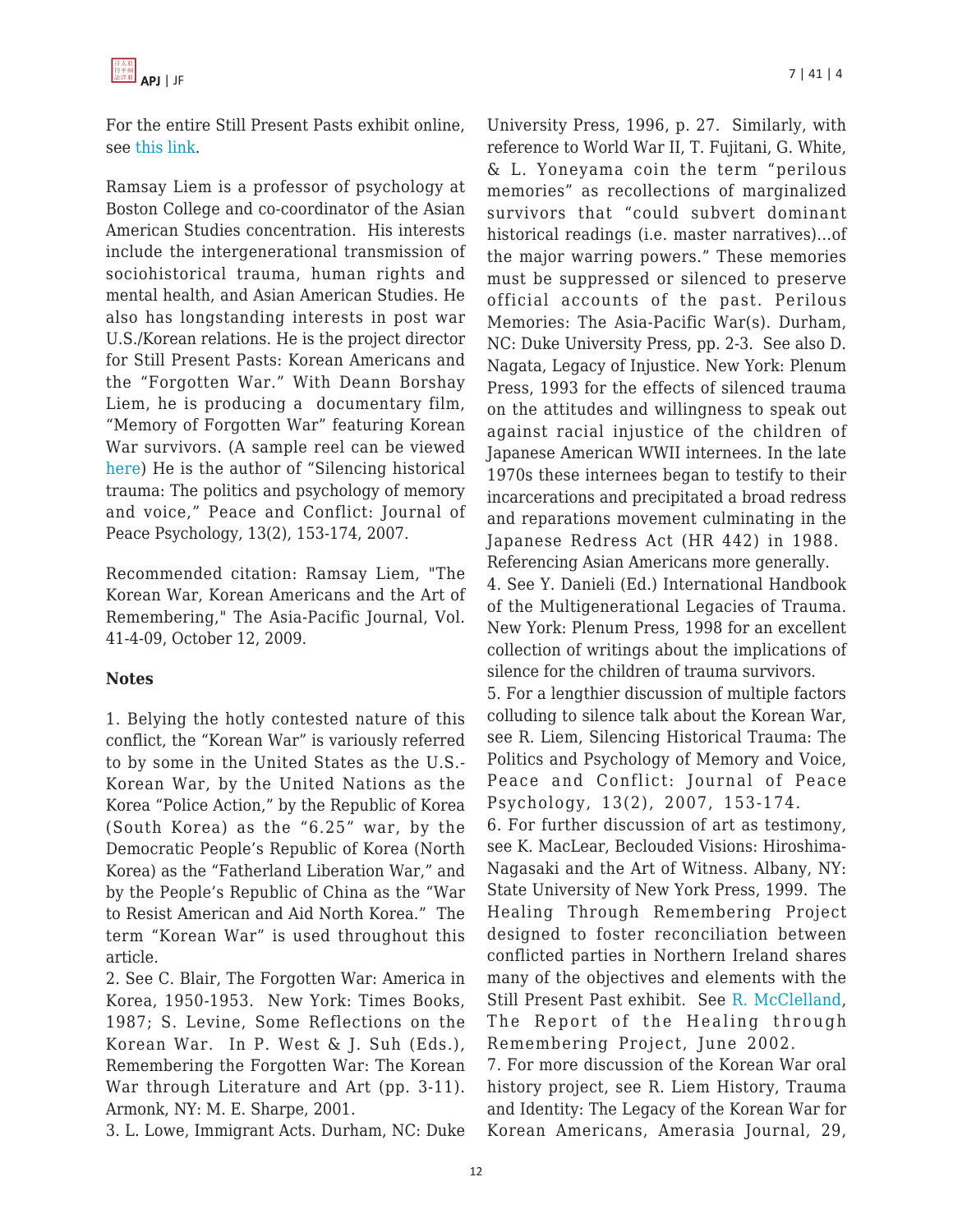2003-2004, 111-129 and R. Liem, "So I've Gone Around in Circles…": Living the Korean War, Amerasia Journal, 31, 2005, 157-178.

8. The exhibit collective includes artists Yul-san Liem, Injoo Whang, and Ji-Young Yoo, documentary filmmaker Deann Borshay Liem, historian Ji-Yeon Yuh, language consultant, Seung-Hee Jeon, web designer/technical consultant, Young Sul, and project director, Ramsay Liem. Other participants include spoken-word artists Grace M. Cho, Hosu Kim, and Hyun Lee and their artistic director, Carolina McNeely, and contributing artists Erica Cho, Sukjong Hong, and Yong Soon Min. Wol-san Liem prepared a study guide for high school teachers and students.

9. Two examples from text written by visitors on hundreds of puzzle pieces are:

"My father told me a story. He used to steal apples and eat them at night knowing there could be worms in them. That's how he got his protein. This is a post-war story but it tells me the hunger lasted for a long time even after the war."

"For those of the United States who caused the trauma, I apologize." (U.S. Korean War Veteran)

10. One example of a message left by visitors is:

"I need to heal myself from my fragmented/wounded self. I need to get beyond: Abandonment

Adoption

Abandonment again,

And abandoned again."

More than 120,000 children from Korea have been adopted in the U.S. since the Korean War. 11. Still Present Pasts premiered on January 29, 2005 at the Cambridge Multicultural Arts Center in Cambridge, MA. Since then it has shown at Wellesley College, the Queens Museum of Art in the Bronx, Pro Arts in Oakland, CA, LA Artcore in Los Angeles, and Intermedia Arts in Minneapolis. The exhibit also appeared at the Total Museum of Contemporary Art in Seoul, Korea and opened at the Wing Luke Asian Museum in Seattle, WA, December 13, 2008. For more information, see [this link.](http://www.stillpresentpasts.org) For an exhibit catalogue or to inquire about bringing the exhibit to your university or community, contact the author at liem@bc.edu.

12. For sample coverage of Still Present Pasts, see R. Kim, "The Past in the Present." Koream 17:3 (2006) 32-34; M. Abbe, "An Unresolved War." Star Tribune 27 April 2007; B. Payton, "Artists Remember the 'Forgotten War'." Oakland Tribune 3 March 3 2006: Metro Section 1, 4.

13. Psychological research on cognition and memory demonstrates that the encoding of experiences associated with high arousal and strong negative emotions implicates regions of the brain responsible for sensory processing rather than higher order conceptual processing. (See E. Kensinger & D. Schacter, Remembering the Specific Visual Details of Presented Objects: Neuroimaging Evidence for the Effects of Emotion, Neuropsychologia, 62, 2007, 2951-2962.) Exhibit elements that evoke intense, negative emotion are, therefore, likely to be especially effective in stimulating recall of events that bear a resemblance to these artful images.

14. See K. MacLear, ibid, pp. 187-188.

15. This quote from M. Gómez-Barris references the cultural politics of Chilean artist Guillermo Nuñez's art and testimony, which the author analyses in light of the persistence of traumatic memory. See [M. Gómez-Barris,](http://www.allacademic.com/meta/p105097_index.html) Chile's Tortured Legacies: Guillermo Nunez's Art Practice, p. 2. Paper presented at the annual meeting of the American Sociological Association, Montreal Convention Center, Montreal, Quebec, Canada, 2006.

16. See G. Cho, Performing an Ethics of Entanglement in Still Present Pasts: Korean Americans and the "Forgotten War," Women & Performance: A Journal of Feminist Theory, 16, 2006, 303-317, p. 315.

17. See B. Cumings, North Korea: Another Country. New York: The New Press, 2004.

18. The Still Present Pasts collective expresses its gratitude to the oral history participants for